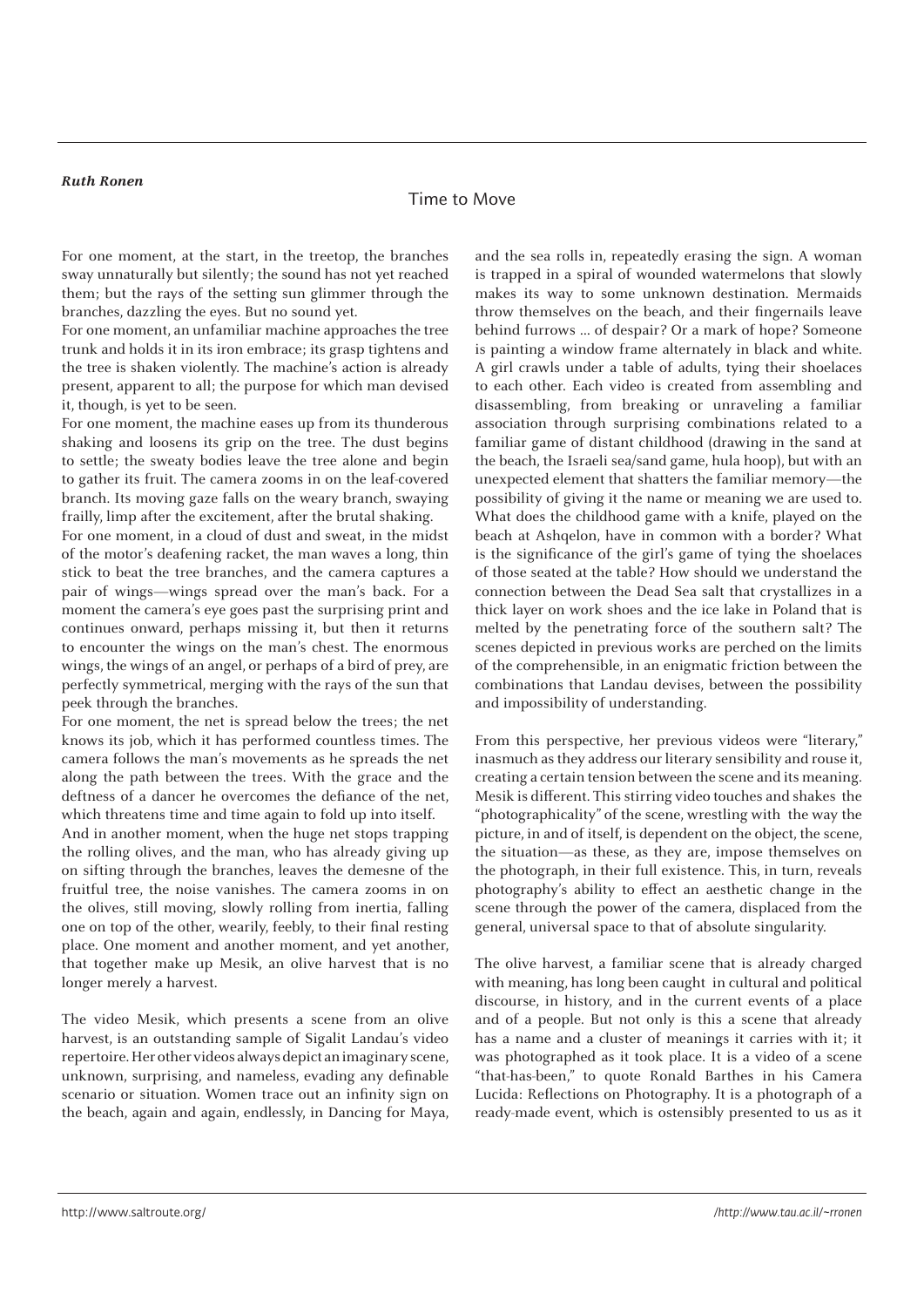## Time to Move

is, as given. And when given to us, we, aloof city dwellers, are surprised to discover that the trees do not willingly shed their olives, in a spirit of giving; rather, a machine with clamps is needed, and an invasive act of brutal shaking forces the olives to let go of the tree. Even if viewers, in their ignorance, are surprised to discover that an olive harvest is a dusty, stressful, and demanding ordeal, and not a harmonious interaction between man, nature, and fruit all the same, and despite the surprise, we are looking at the harvest, and the camera, which seems to have come upon this unexpected scene by chance, captures the event and the workers unprepared, not ready for it. The harvest was there before the camera, which came only to capture, to snatch something for viewers' eyes.

In Sigalit Landau's previous videos, the meaning remains undefined, evading us along the borders of an event we see as bizarre, uncanny, incomprehensible. They leave viewers rummaging through its envelope for ways of interpreting the event in light of the familiar. They leave us in the domain of failure; although they point us towards certain symbols or signs, there is always some mistake, so that the interpretation cannot capture it completely. In contrast, and precisely in this ready-made video, Landau brings the relationship between movement and thought, between the event and its meaning, to the limits of total exposure. It is precisely this ready-made event that reveals the full acuteness of the power of photographic art to shake up Ronald Barthes' "given" familiarity, shaking up the way the familiar scene is presented to us in its entirety, in its full meaning and implications, and the power of the aesthetic gaze to extricate something that is seemingly indifferent to our glance, objective in relation to sensory involvement, from its status as given a priori. If, in her previous videos, the camera made the scene into art by violating the automatic relationship between the act and its purpose, between the context and its meaning, here the camera turns the scene into art by shattering its habitual and familiar nature and bringing it to its syntactic cusp, where its meaning is stripped bare, where its singularity is no longer identical to itself, no longer a scene identical to others like it.

The thing is not identical to itself. Under the camera's eye it acquires a certain excess beyond its familiar givenness. This is how, in Mesik, Sigalit Landau brings the struggles of the video camera to their artistic limit, revealing anew the relationship between art and image, illustrating how art can transform a random, banal, and familiar event into one that is singular—a singularity that defies identification, classification, or mapping based on previous knowledge.

1.The indifference of the "that-has-been"

Barthes' approach to photography greatly influenced how photography has been understood for many years. Barthes in contrast to Walter Benjamin's idea that reproduction is what determines the sensible world created by the image —demonstrated that photographic images have two facets (and not just one, as implied by Benjamin): the aspect of information, of the general properties of the object photographed; and that of affect, of the way in which the image rouses in viewers something beyond what is included in it. In the context of photography, these two aspects (which Barthes calls studium and punctum) are linked with the object's indifferent presence in front of the camera (a photograph of a boy, a dog, or a house depicted in their general and universal characteristics), given in the overall banality of its existence, as well as in the indifference of the raw presence of the specific object that appears in the photograph, as if forcing itself on the camera. In other words, this is the indifference both of the representation and of the artistic image. The scene "that has been" directly imposes itself on the light-sensitive surface, which remains indifferent to the uniqueness of both what has been photographed and of the viewer's eye. For Barthes, photography is the ultimate embodiment of this indifference of the representation of an object that-has-been, because the details that appear in the frame, like the photograph itself, are meaningless and indicate only the fact of their own existence.

## 2.Deliberate action

From the moment the olive harvest is captured, placed under the camera's eye, subjected to the moving lens, it is no longer self-identical. The indifference of the scene to the gaze is undermined and a sensory surplus, an excess of ideas, is generated. For instance, the way in which the purposeful acts that are motivated by the reason and goal of picking the olives (the machine's movement, the folding of the net, the waving of the stick, the violent shaking) are emptied of their original meaning and detached from the initiative that led to them. Under the camera's eye and the viewer's gaze, there is no longer a possibility of seeing the event, the olive harvest, as self- identical. A is no longer identical with A. The camera has stopped being another mechanical impression of the scene "that has been"; instead, it is a gaze in motion, which takes place at a necessary remove from the scene—a distance that is selected to make sure we do not lose the object. In practice, though, we do lose it, but then find it again. The camera's gaze essentially transforms what we see. The identity of the scene is constituted within the lack of identity between the Mesik project and its implementation. What is seen in the olive harvest will never be what the